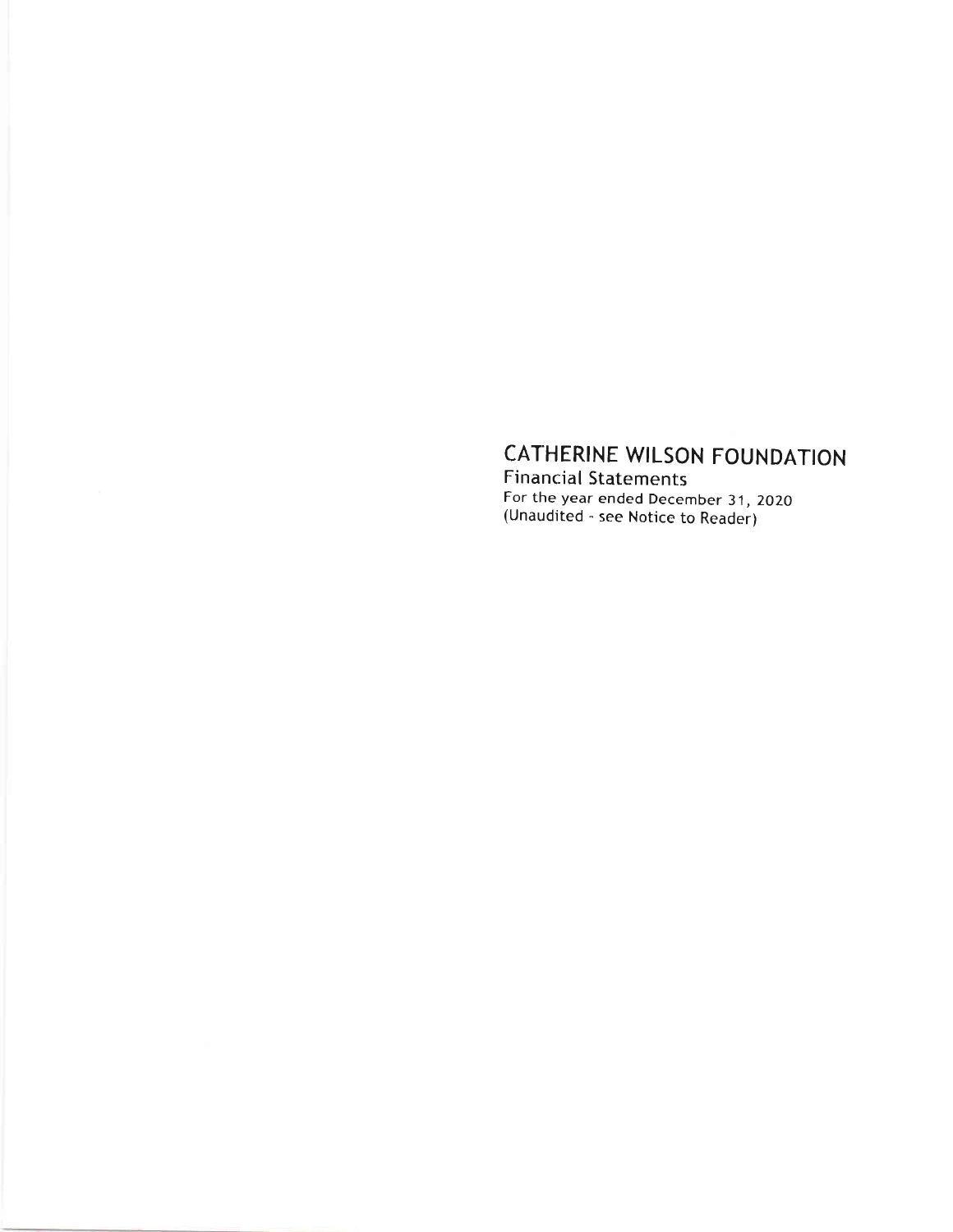#### CATHERINE WILSON FOUNDATION Financial Statements For the year ended December 31, ZOZO (Unaudited - see Notice to Reader)

|                                                         | <b>Contents</b>          |
|---------------------------------------------------------|--------------------------|
| <b>Notice to Reader</b>                                 |                          |
| <b>Financial Statements</b>                             |                          |
| <b>Balance Sheet</b>                                    | $\overline{\phantom{a}}$ |
| Statement of Financial Activities and Foundation Equity |                          |

 $\overline{3}$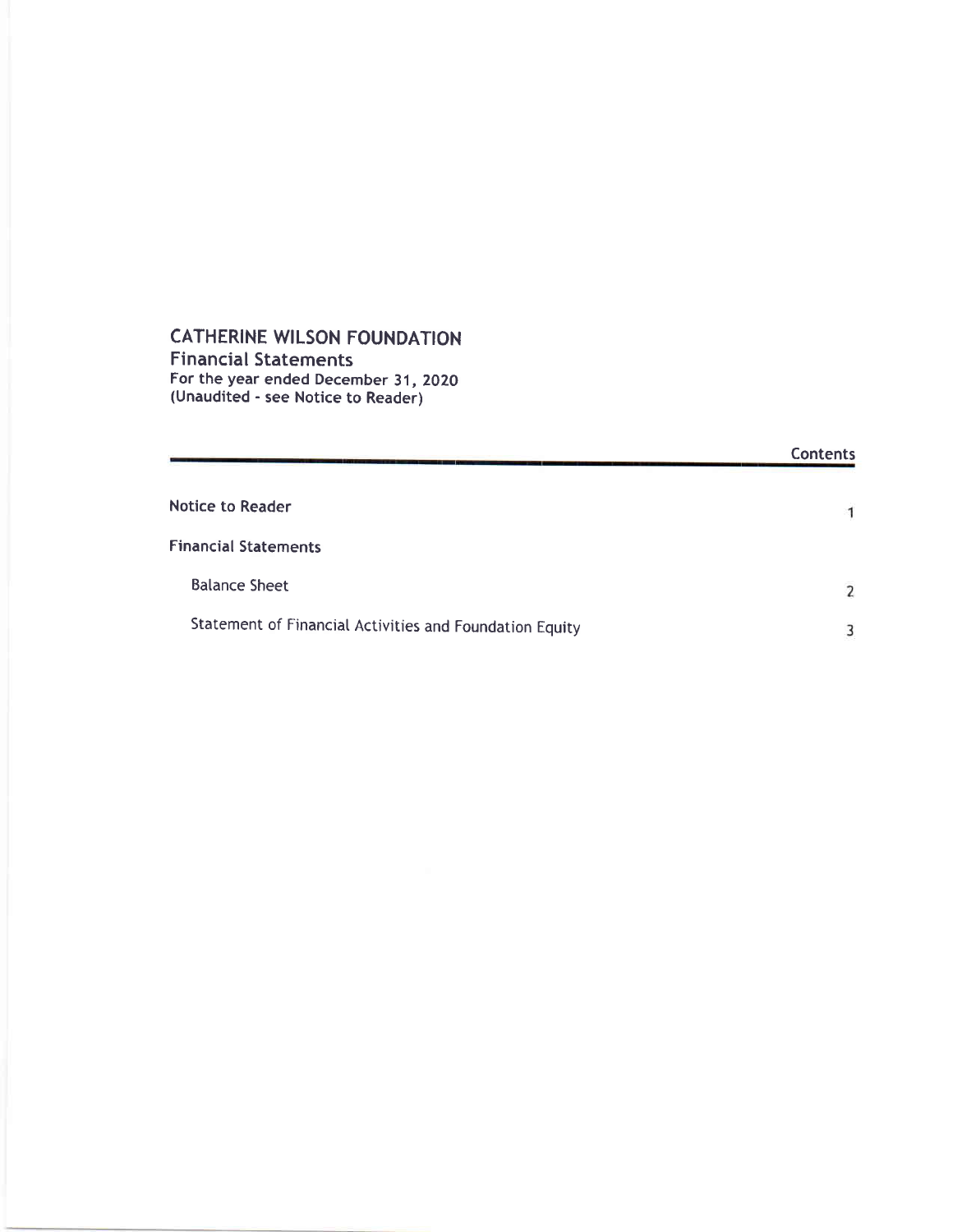

www.bdo.ca

Feli (519) 136-9900 BDO Canada LLP<br>Fax: (519) 332-4828 Kenwick Place, 250 Christina Street North P O Box 730 Sarnia, Ontario N7T 7J7

**Notice to Reader** 

On the basis of information provided by the trustees, we have compiled the balance sheet of Catherine Wilson Foundation as at December 31, 2020 and the statement of financial activities and foundation equity for the year then ended.

We have not performed an audit or a review engagement in respect of these financial statements and, accordingly, we express no assurance thereon.

Readers are cautioned that these statements may not be appropriate for their purposes.

## BDO Canada LLP

Chartered Professional Accountants, Licensed Public Accountants

Sarnia, Ontario June 18, 2021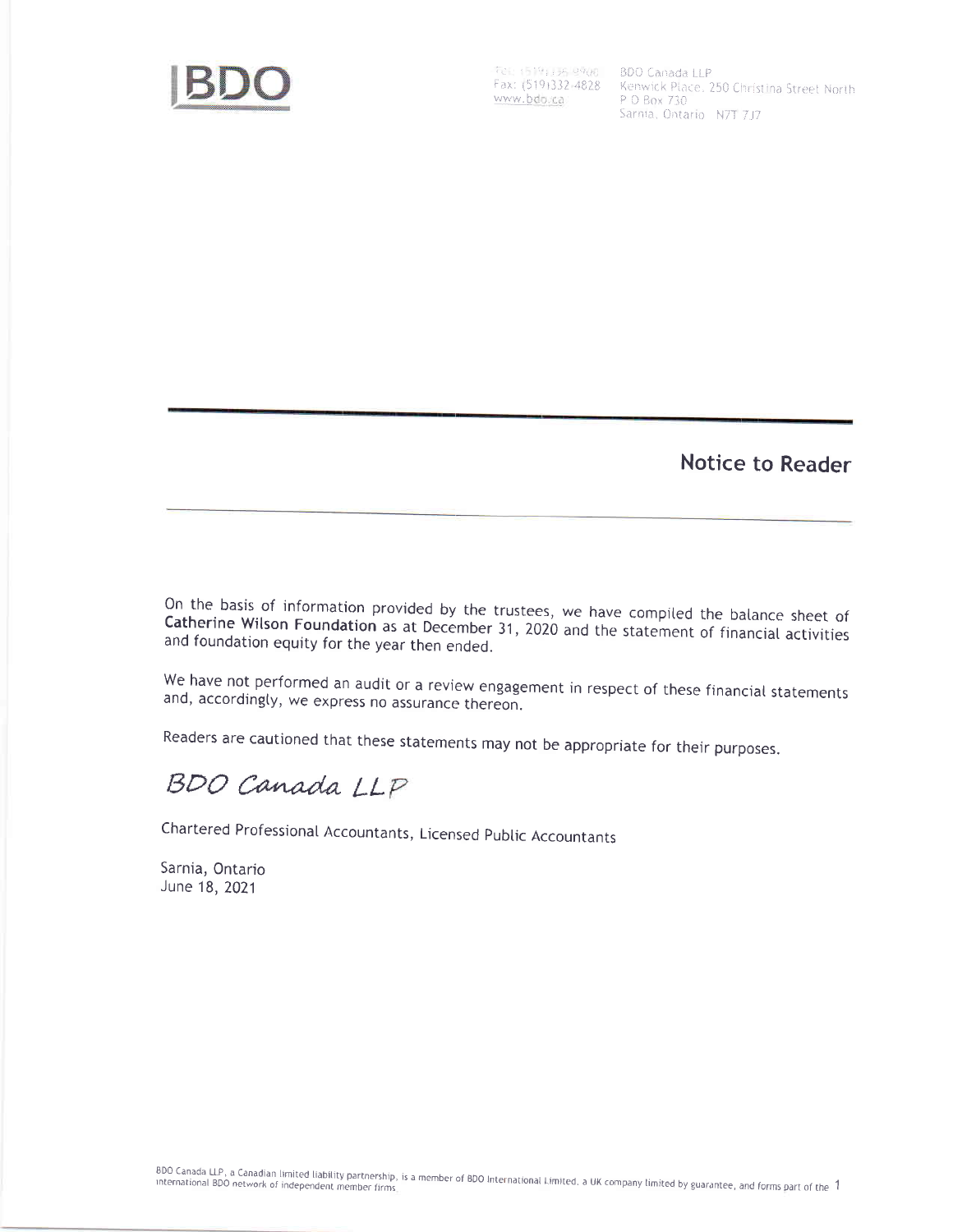### CATHERINE WILSON FOUNDATION Balance Sheet (Unaudited - See Notice to Reader)

| As at December 31,                    | 2020<br>2019                                     |
|---------------------------------------|--------------------------------------------------|
| <b>ASSETS</b>                         |                                                  |
| Cash in bank<br>Portfolio investments | $17,426$ S<br>13,595<br>2, 263, 176<br>2,398,695 |
|                                       | \$2,280,602<br>2,412,290                         |
| <b>FOUNDATION EQUITY</b>              | $$2,280,602$ \$<br>2,412,290                     |